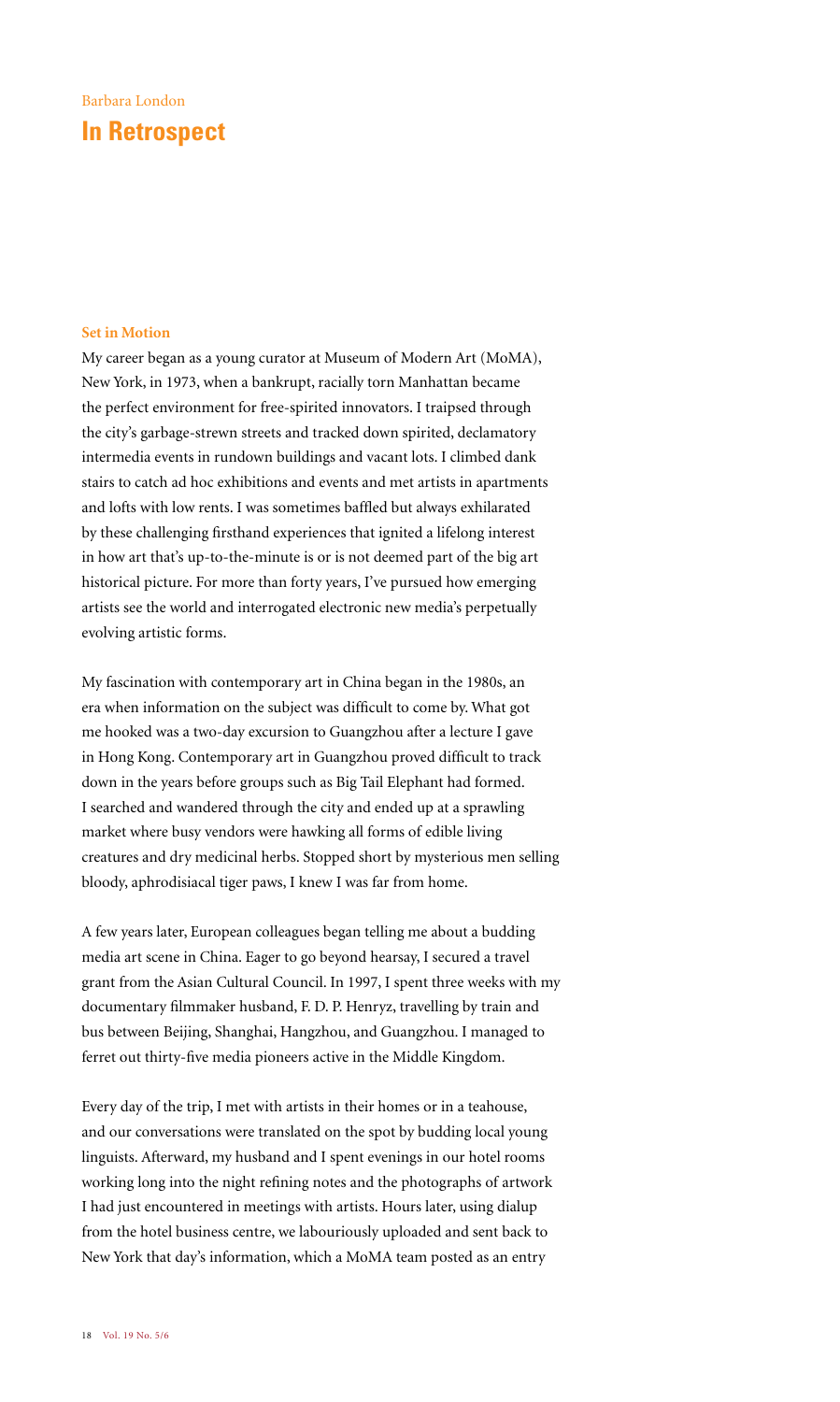

Screenshot of STIR-FRY website.

to my curatorial dispatches, which we called STIR-FRY. Readers were able to follow me day by day as each new entry went up as a section of MoMA's recently launched website. Still online (http://www.adaweb.com/context/ stir-fry/), my pre-blog adventure STIR-FRY is a testament to the early history of media art in China.

In 1997 China, artists owned bicycles rather than cars; taxis and contemporary galleries were nonexistent. Private collectors were pursuing antiques, calligraphy, and socialist realist painting. Modern art museums and art biennials were off in the future.

The few artists who had obtained visas to travel abroad had returned home with anecdotal news, exhibition catalogues, and issues of *ArtForum* that they shared with friends. Becoming well informed by reading any available literature, most knew something about the work of Andy Warhol, Joseph Beuys, and Nam June Paik, having read between the lines of governmental sanctioned art periodicals that disparaged the work of foreign instigators.

Artists had simple flip-phones; only one possessed a personal computer. The Internet was alien, limited at the time to commercial and governmental use. The only students with access to computer hardware and software were ones pursuing degrees in commercial design and business.

The rare university library with books and magazines covering the twentieth century art history of Japan, Korea, and the distant West was at the China Academy of Art in Hangzhou, which was open mainly to faculty. In a topdown society, art criticism barely existed.

STIR-FRY goes into how Zhang Peili, Wang Gongxin, and Song Dong began their careers as top-notch young Chinese painters who pluckily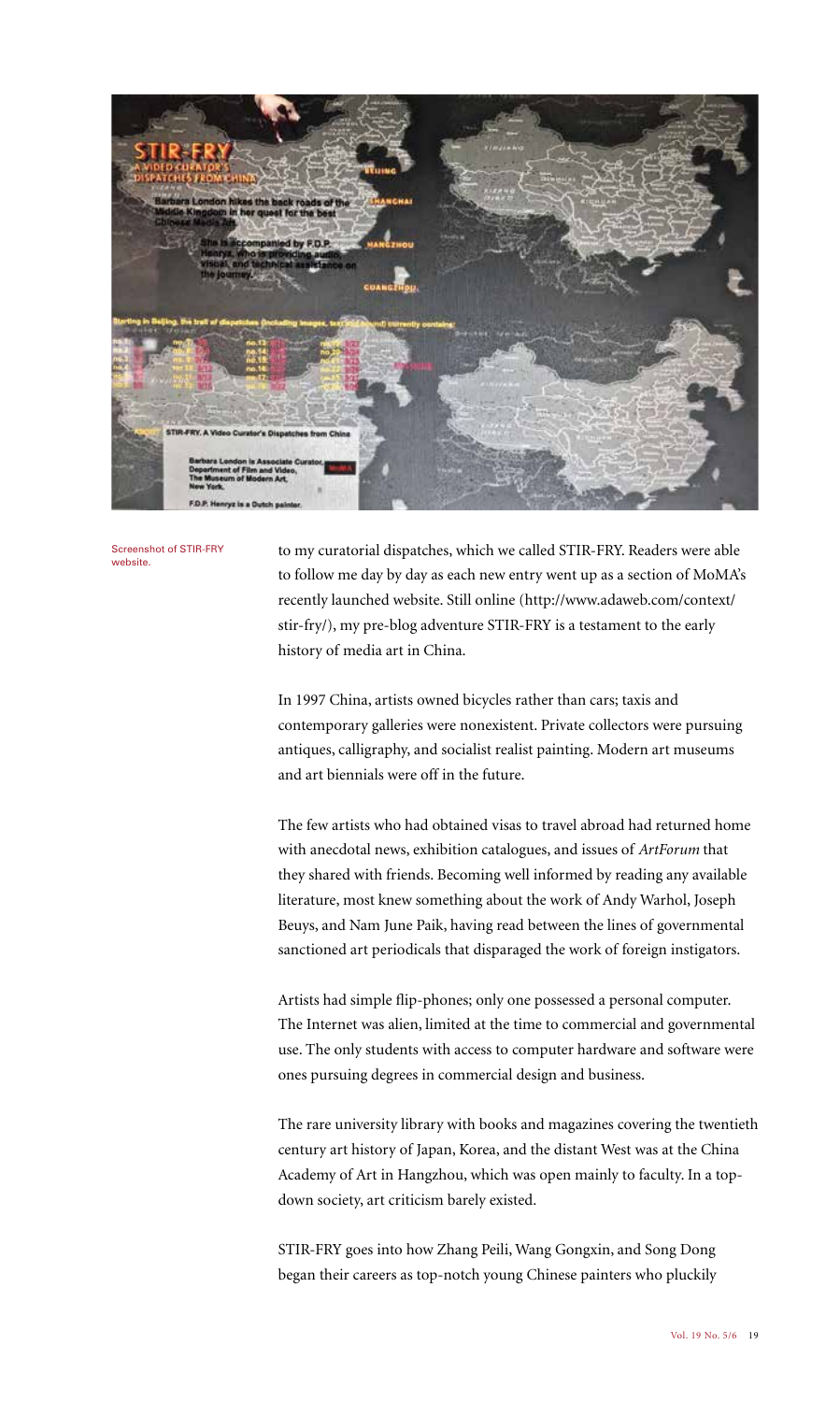

Wang Gongxin, *The Sky of Brooklyn—Digging a Hole in Beijing*, 1995, single-channel video installation (TV set and audiotapes, colour, stereo). © Wang Gongxin.



pursued video as a conceptual tool that they coupled with actions performed in front of the camera. Sculptor Lin Tianmiao surprised me with her bold feminist statement, *Proliferation of Thread Winding* (1995), a video displayed on a monitor embedded in the pillow of her bed-like installation and sharp pins protruding from the reclining figure's pudenda. The former journalist Wu Wenguang was known

for compelling documentaries that he made with handheld camerawork and unscripted interviews, managing to capture authentic and unrehearsed moments of life in China without pushing any political agendas.

I visited China's few contemporary art dealers in their miniscule spaces— Swiss-born Lorenz Helbling at his ShanghART gallery, located in an alcove on the second floor of the Portman Hotel, and Dutch-born Hans van Dijk at his office-like China Art Archives and Warehouse (there was also Brian Wallace's Red Gate Gallery in Beijing but I didn't get to visit it). They set high professional standards for what was to become a serious art market in China.

During the1997 STIR-FRY trip, I met the second generation of video explorers, students of Zhang Peili at Hangzhou's China Academy of Art. Xu Zhen, Yang Zhenzhong, and Qiu Zhijie discovered their idiom, often instilled with healthy doses of irony. Yang Fudong focused on experimental film and narrative and shaped his media art practice with film noir leanings. Qiu Anxiong and Sun Xun were excellent draftsmen and were just turning to animation.

Lin Tianmiao, *Proliferation of Thread Winding*, 1995, video installation. Courtesy of the artist.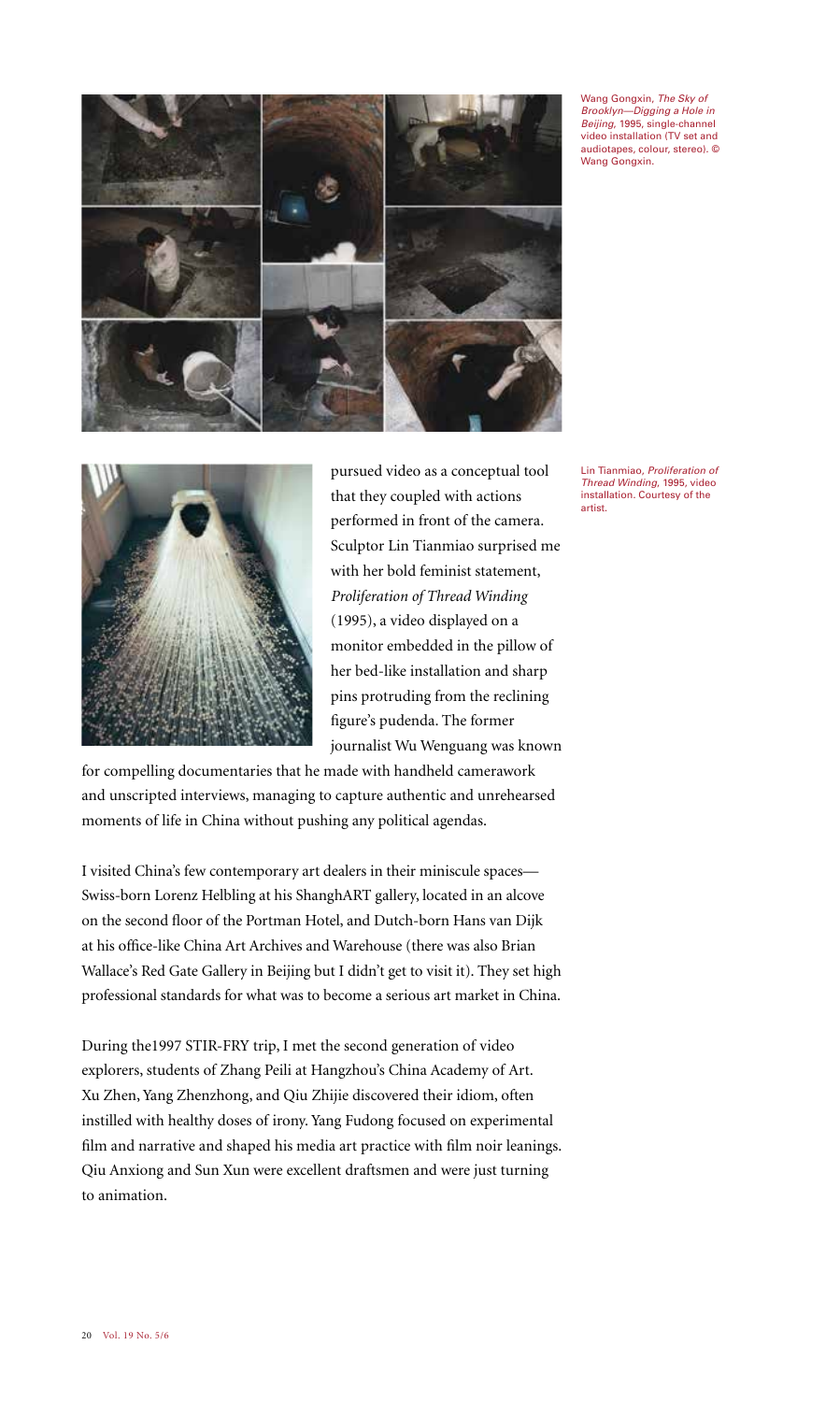

Yang Zhengzhong, *Fish Bowl*, 1996, video installation, 30 mins. Courtesy of the artist.

The artist Cao Fei grew up with MTV and entered video and media through another route. First in Guangzhou, and then in Beijing, she made investigative, activist documentaries, giving voice and clout to citizens being thrown out of their homes by government-sanctioned real estate developers. She went on to pursue video installations and make similarly critical social commentaries through a narrative methodology. She turned to Second Life, the online user-developed 3D universe in which someone builds their dream reality. In the work *RMB CITY: A Second Life City Planning* (2007), Cao Fei's clone (alter ego), China Tracy, socialized online where she enjoyed the wealth and glamorous lifestyle of Chinese businessmen, buying and selling real estate, frequenting fancy restaurants, dressing beautifully, and amassing bibelots.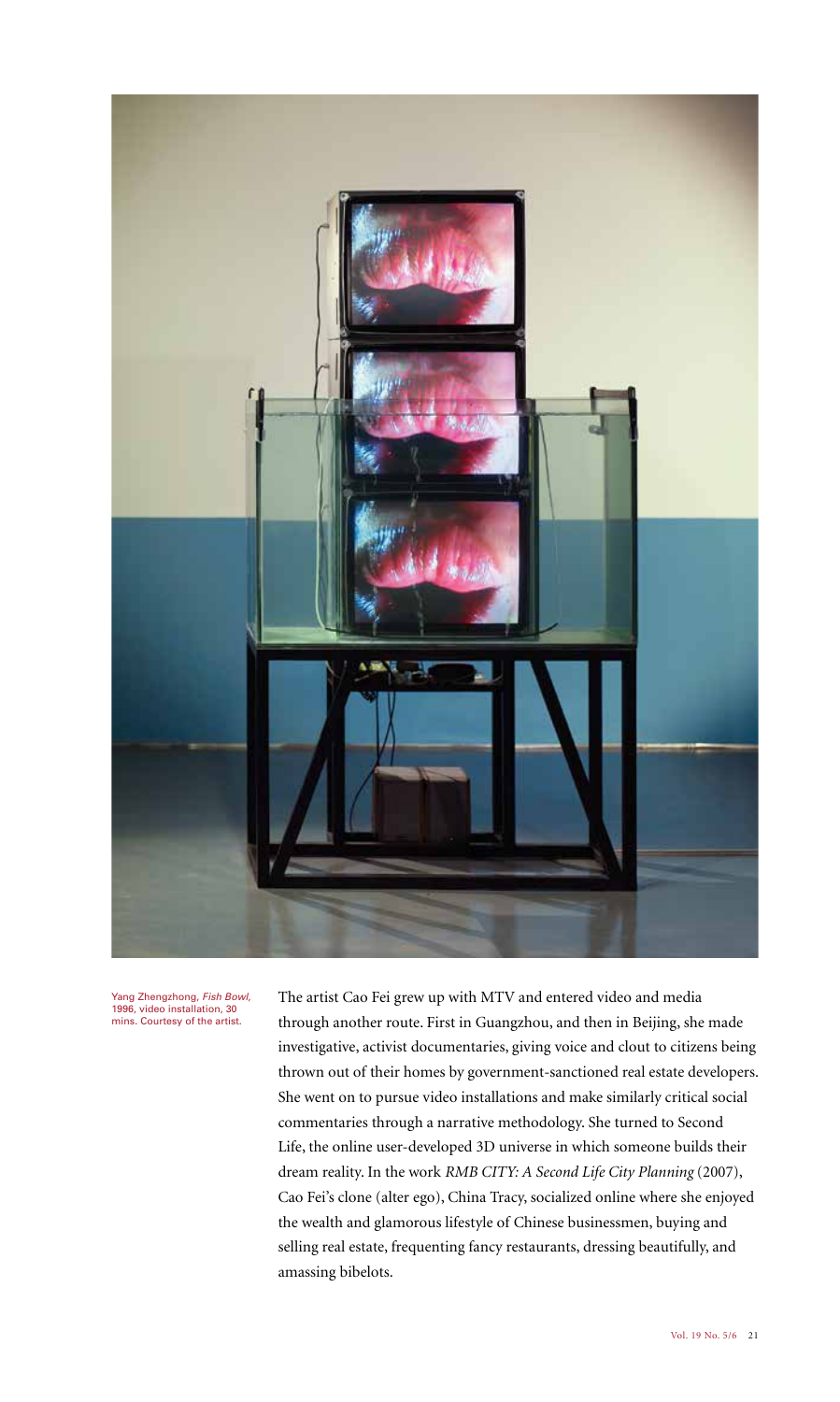

In the late 1990s and early 2000s, as the contemporary art market in China heated up, gallerists abroad took on the media work of Cao Fei, Yang Fudong, Zhang Peili, and a few others. Beijing's former factory complex, 798, exuded the same energy as Manhattan's early 1970s Soho, where galleries and restaurants in a formerly rundown and deserted area quickly became a high rent shopping mall. Similarly, Shanghai's grand old buildings on the Bund, originally built for banks and corporate headquarters in the former German concession area, began to host elegant galleries adjacent to fashionable boutiques.

As technology was becoming more user friendly, several prominent gallerists in Paris, Lucerne, and New York were figuring out how to edition and market the video installation. A few like Chantal Crousel, Urs Meile, Holly Solomon, and Jack Tilton picked up the work of Chinese media artists. Then, biennials and media festivals in Europe started to invite artists from China to showcase their work. Eventually the global playing field for video installation leveled as artists from everywhere saw how others were doing it. Expansive contemporary Chinese survey exhibitions emerged in the West, as foreign trade flowed. Well-heeled, well-traveled art collectors from China quietly began circumnavigating global art fairs, where a few collectors, like Ingvild Goetz in Munich and Pamela and Richard Kramlich in San Francisco, acquired video art. Later on, several of these affluent collectors formed private museums with professional staff trained in art history and conservation at educational institutions such as the Courtauld Institute and NYU.

Cao Fei (SL avatar: China Tracy), *RMB CITY: A Second Life City Planning*, 2007, Machinima, single-channel video, 5 mins., 57 secs. © Courtesy of the artist, Vitamin Creative Space, Guangzhou, and Sprüth Magers.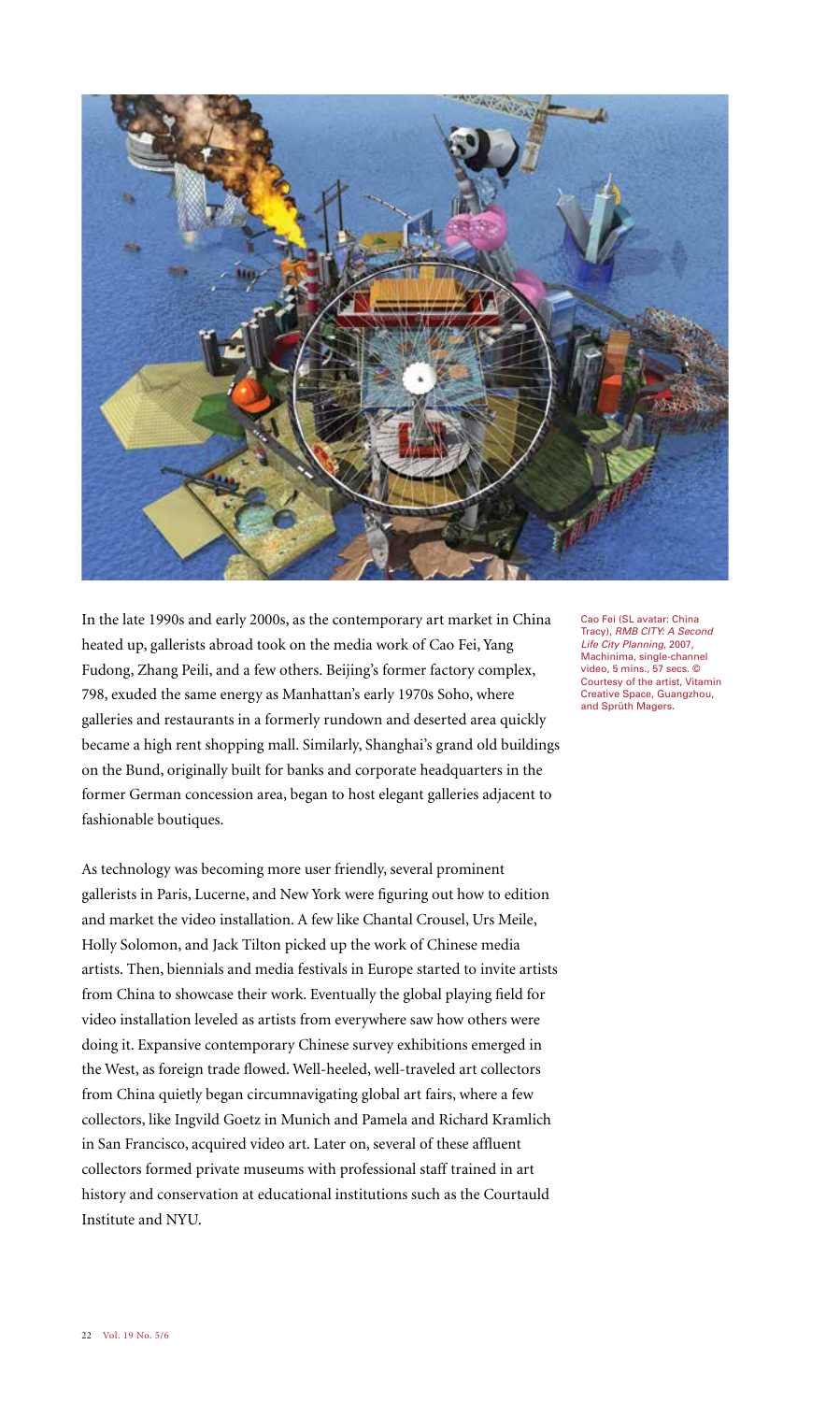## **Jump Cut to the Present**

Today feels light years away from 2019, when the art world rode the tidal wave of a strong global economy. Contemporary art flourished as a dynamic transnational arena, where media art surged ahead. Small galleries in low rent areas captured the attention of contemporary art enthusiasts with shows featuring the work of young multinational innovators. Big box dealers had outposts in cities around the world and showcased masterpieces by established artists, along with work from the estates of older figures. Inexpensive airfares made it affordable for many to drop in on shows and art fairs in foreign cities. Smart phones in hand, art world denizens communicated among large networks of acquaintances and accessed information nonstop as museums and private collectors purchased art that ranged from sacrosanct to experimental.

With so much cash flowing and research and sales happening internationally, the art world seemed interconnected. At times I wondered why debates continued about what was Chinese and what wasn't—for whom now did it matter? When COVID-19 suddenly struck, everyone was forced to stay in place as strong political lines between the East and West were drawn in the sand.

The virus has caused much hardship and scrambling, as citizens tried to stay healthy indoors. I used my laptop to continue doing research and stay in touch with colleagues around the world. With several commissioned articles lined up to write and no personal tragedies, I toiled away at home. The countless hours I spent staring at my computer screen every day were no substitute for the pleasure that comes from direct encounters with fellow human beings. Throughout the lockdown, I took advantage of how museums and galleries dug into their archives and liberally added treasures from their collection to websites. They uploaded still and moving image artwork, along with sound art and music and lecture series with specialists' conversations. Their impromptu exhibitions were open to all for free. This offered comfort during a trying moment, when everyone was confined to home. But truth be told, seeing conventional art on the laptop or smartphone screen is second best to the real thing, and, after a while, becomes tedious.

Now, as we grapple with how to maintain some form of normalcy and deal with a changed world, media artists are in the catbird seat. They understand the potential of digital tools and have been quietly developing ideas and appear prepared for this moment of release. We are about to experience their surprising new work.

I know that artists such as Zhang Peili, Song Dong, Wang Gongxin, Lin Tianmiao, Cao Fei, and others have been productive over the last few months. As their audience, we will reap the benefits of their focus on research and rehearsal of new ideas. Perhaps their new work will be more inspiring than ever before.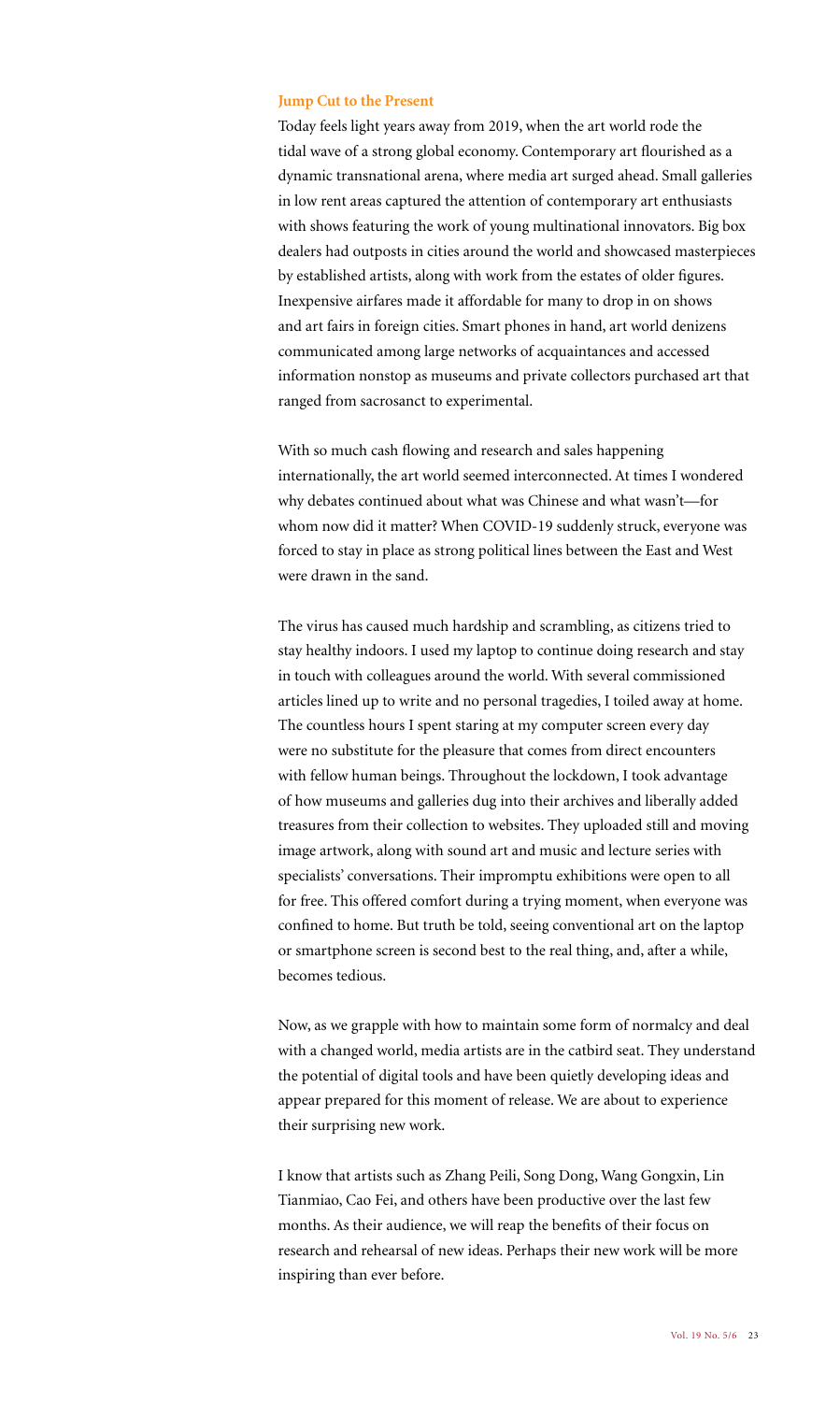An optimist by nature, I believe that the youngest generation of media artists from China will succeed. Their do-it-yourself spirit is strong and gives me hope for the future. The cultural nomads Xu Wang and Cici Wu call New York home. Several years ago, they turned their tiny Chinatown studio into an ad hoc alternative art space and an off-the-record residency program called Practice. Operating on a minuscule budget of monies earned from part-time jobs, they discreetly invited young artists coming to New York from Asia and made it possible for them to create and present new work. They have encouraged the youngest generation of media artists to carry on and have great faith in them.





The artist Lu Yang will, as she always does, complete new work and upload it on her pulsating, bright website, making it downloadable and streamable for her avid followers through Vimeo. She finds labels and definitions to be limiting;

for example, she dislikes being called a "Chinese artist." When asked about her nationality, she explains that she lives on the Internet where nobody knows who you really are. She believes that what her online audience cares about is whether an artwork is any good; they're not thinking about who the person is behind it. She connects with her musician-collaborators through websites such as SoundCloud. The Internet is expedient for her, as someone who works at home alone and doesn't have many face-to-face interactions with people.

The young artist Wang Mowen recently completed a video, *Trinity* (2019), an innovative tale told as a hybrid of reality. She masterfully combines the techniques of documentary-style realism and of fiction through the use of special effects. The enigmatic video describes the split between the worlds

Xu Wang, *Summer Wind Before Rain*, 2017, digital HD video, 25 mins., 24 secs. Courtesy of the artist.

Left: Cici Wu, *Unfinished Return*, 2019, video installation (16mm film transferred to digital video), film prop (paper, bamboo, wire, glue). Courtesy of the artist.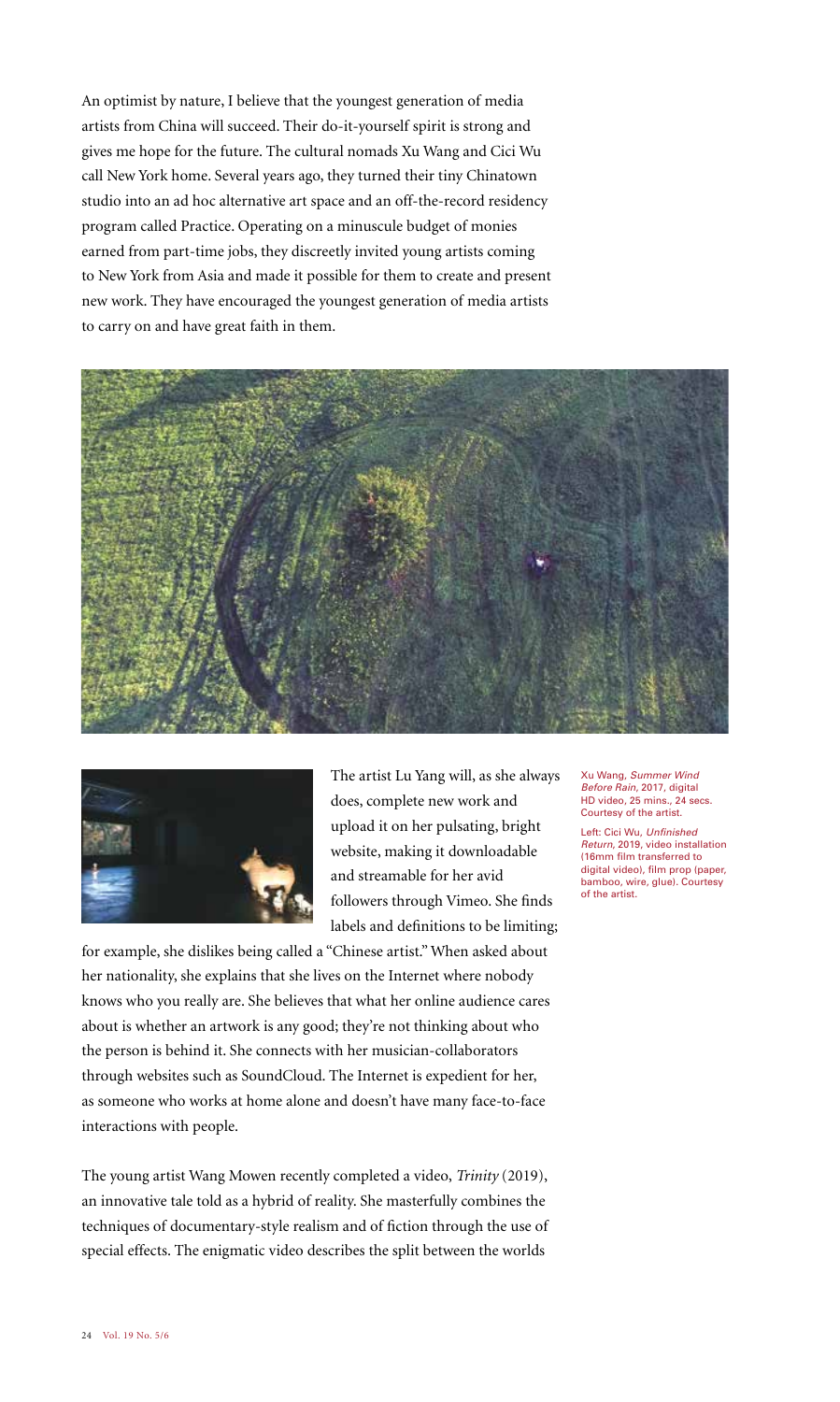

Lu Yang, *Neurocore*, 2017, video for Vimeo project. Courtesy of the artist.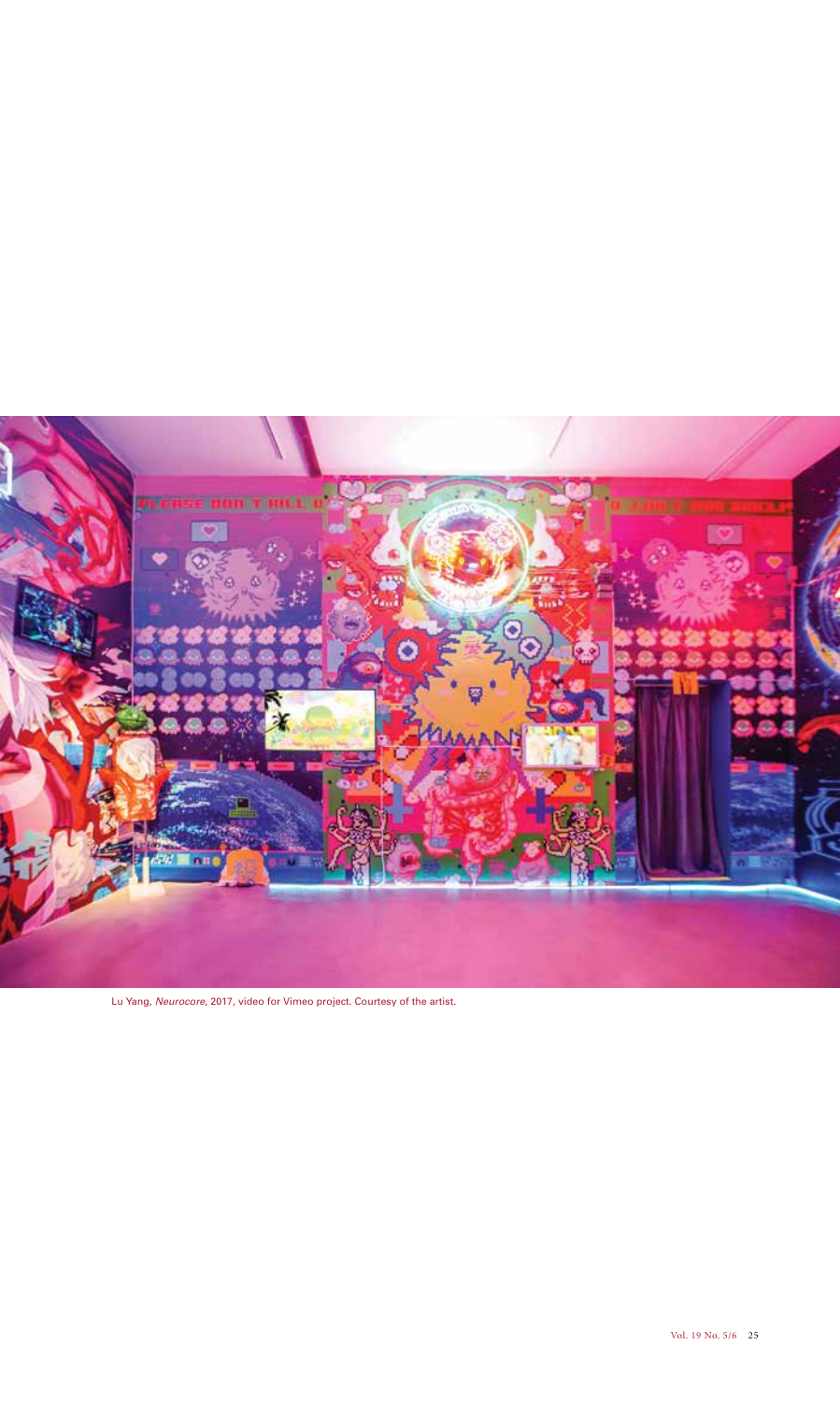

Wang Mowen,*Trinity*, 2019, single-channel video, 16 mins., 9 secs.